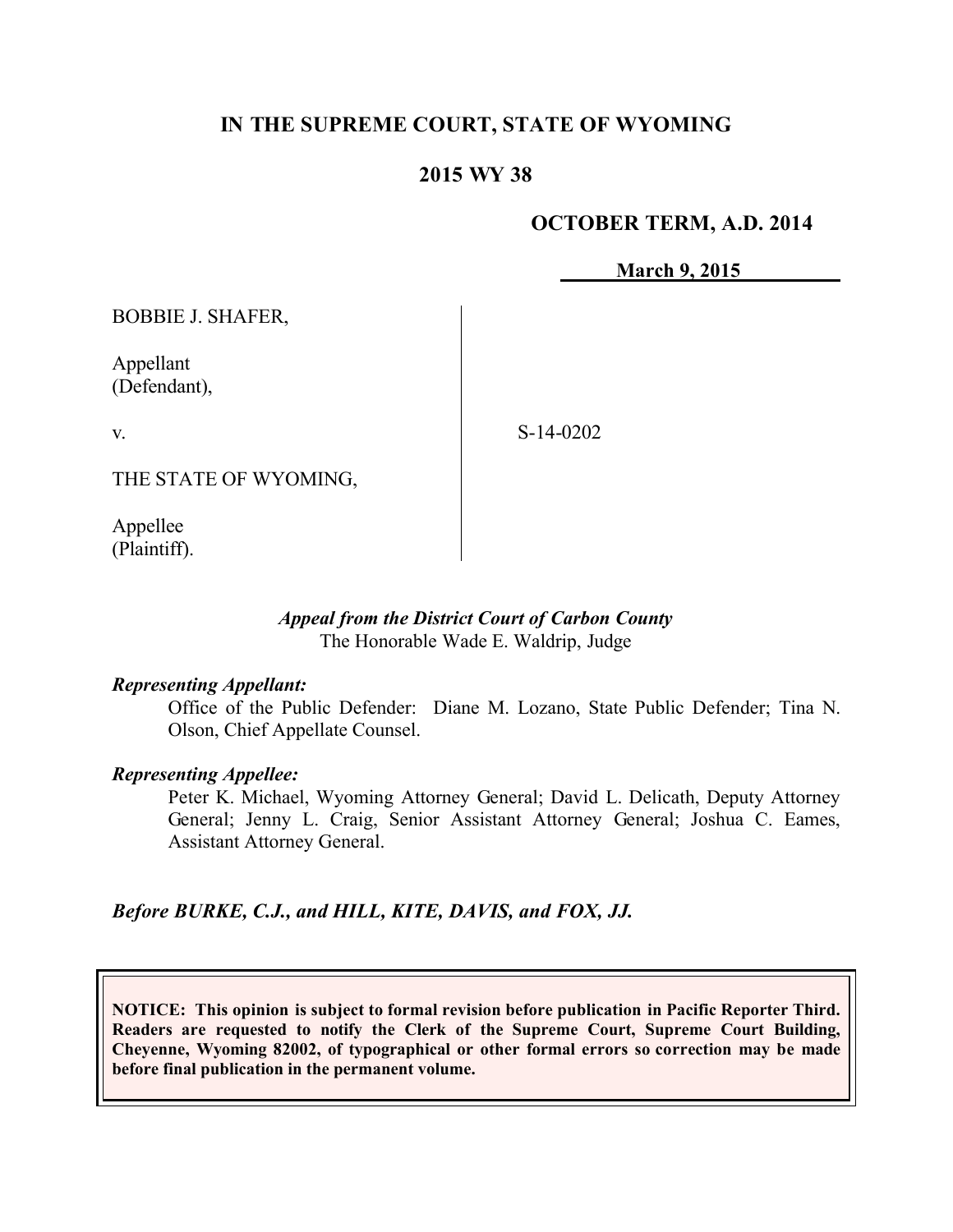# **KITE, Justice.**

[¶1] Bobbie J. Shafer entered a guilty plea to one count of welfare fraud. The district court entered a judgment and sentence, requiring Ms. Shafer to make restitution in the amount of \$90,722.79. She appeals, asserting the district court abused its discretion in ordering her to pay that amount. We find no abuse of discretion and affirm.

### **ISSUE**

[¶2] The issue for our determination is whether the district court abused its discretion when it ordered Ms. Shafer to make restitution in the amount of \$90,722.79.

# **FACTS**

[¶3] By information filed in July 2013, the Carbon County Attorney's Office charged Ms. Shafer with three counts of welfare fraud in violation of Wyo. Stat. Ann. § 42-2-112 (LexisNexis 2013). The first count alleged that she violated subsection (a) of the statute by knowingly making a false statement, misrepresentation or failing to disclose a material fact when obtaining food stamps. The second and third counts alleged she violated subsection (h) of  $\S$  42-2-112 by committing the above acts when obtaining child care assistance and Medicaid respectively. The facts giving rise to the charges were that Ms. Shafer falsely reported to the Wyoming Department of Family Services (DFS) that she was living with her mother when she applied for assistance when in fact she was living with the father of her two children, making her and her children ineligible for benefits.

[¶4] The parties entered into a plea agreement pursuant to which Ms. Shafer agreed to plead guilty to the third count involving Medicaid and the State agreed to dismiss the other counts. The parties further agreed that Ms. Shafer be sentenced to serve three to eight years in prison, with the sentence to be suspended in favor of ten years probation if the pre-sentence investigation recommended probation. As it pertains to this appeal, Ms. Shafer also agreed to make restitution in the amount of \$90,722.79, the total amount of benefits she obtained for food stamps, child care assistance and Medicaid. At the change of plea hearing, the parties informed the district court they had agreed Ms. Shafer could make the argument at sentencing that she was unable to pay the restitution amount.

[¶5] At the sentencing hearing, defense counsel expressed concern about Ms. Shafer's ability to pay the restitution amount, noting that to pay the full amount within ten years she would have to pay \$758 per month. Counsel noted that Ms. Shafer was historically a minimum-wage earner and unlikely to qualify for a higher paying job without training. Counsel further noted that \$41,822.00 of the benefits she obtained went to her boyfriend's child from a different relationship, not her own children. Counsel asked the district court to reduce the restitution by the amount spent on the child that was not hers and let the State pursue recovery of that amount from the child's father.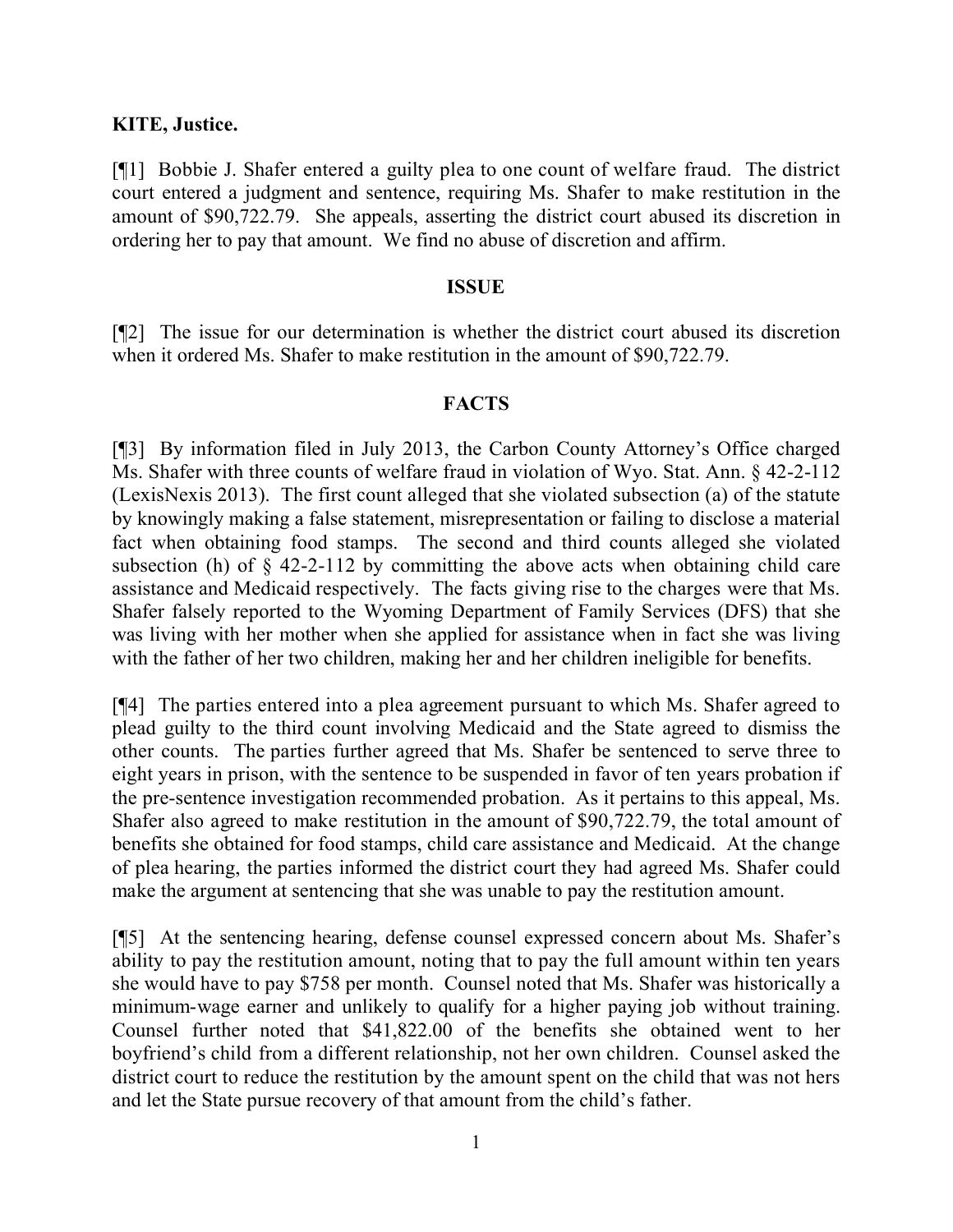[¶6] Consistent with the plea agreement, the district court imposed a three to eight year sentence, which it suspended in favor of ten years of supervised probation. Addressing the issue of restitution, the district court's order stated:

> The Court has carefully considered the logical and well made arguments of counsel for Ms. Shafer. At the end of the day, however, the Court must agree with the State on this issue. Ms. Shafer, while enjoying a comfortable, if not luxurious lifestyle, stole money from not just the Wyoming Department of Family Services, but in fact from every Wyoming citizen. Her lifestyle would indicate that her actions were not based on necessity, but on greed. While she argues that DFS can pursue Mr. Schwinck, her significant other, civilly, the same is true for Ms. Shafer. She can either convince Mr. Schwinck to help her pay this restitution, or she can bring a civil action to force him to do so. In either event, the Court would not force any other victim to seek a civil remedy and will not do so in this case. The Court does not find that Ms. Shafer is unable to pay this restitution.

Accordingly, the district court ordered Ms. Shafer to pay the \$90,722.79 in restitution. Ms. Shafer appealed from the order on restitution.

# **STANDARD OF REVIEW**

[¶7] We review challenges to the amount of restitution ordered by a district court for abuse of discretion. *Solis v. State*, 2010 WY 165, ¶ 7, 245 P.3d 323, 325 (Wyo. 2010), citing *Frederick v. State*, 2007 WY 27, ¶ 14, 151 P.3d 1136, 1141 (Wyo. 2007); *Alcaraz v. State*, 2002 WY 57, ¶ 5, 44 P.3d 68, 70 (Wyo. 2002). An abuse of discretion occurs when a district court could not reasonably conclude as it did. *Moore v. State*, 2013 WY 146, ¶ 10, 313 P.3d 505, 508 (Wyo. 2013).

### **DISCUSSION**

[¶8] Ms. Shafer contends it was not reasonable for the district court to order her to pay the entire restitution amount when it is clear from the record that she will be unable to pay it. She asserts the district court's order is particularly unreasonable given the fact that nearly half of the benefits she obtained from the State were for the benefit of her boyfriend's child, he earns sometimes as much as \$90,000 a year, and the State could have taken measures to obtain payment from him.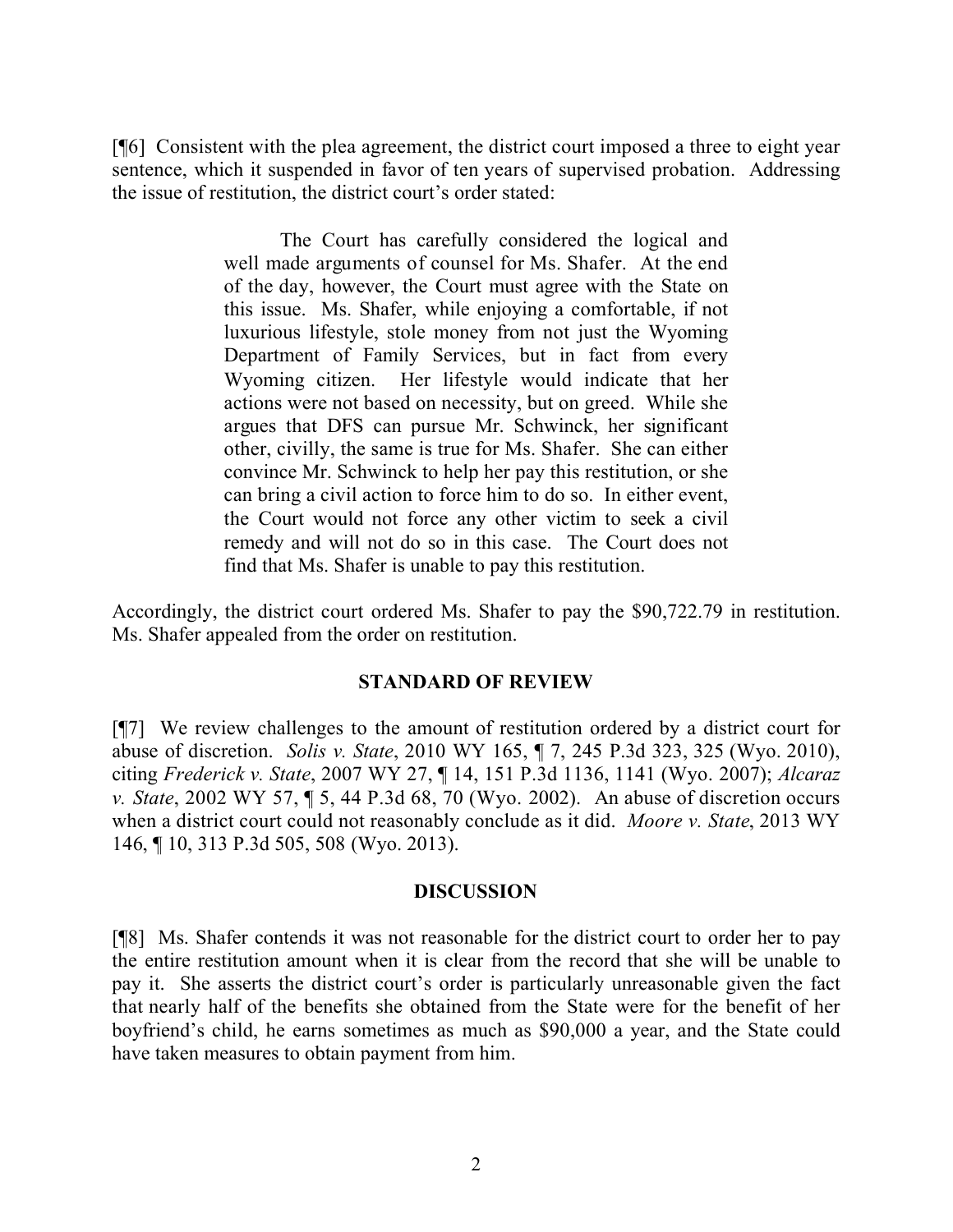[¶9] "In Wyoming, a trial court's power to order restitution springs from statutory law, not any inherent authority." *Smith v. State*, 2012 WY 130, ¶ 13, 286 P.3d 429, 433 (Wyo. 2012), quoting *Solis*, ¶ 7, 245 P.3d at 325. That authority stems from Wyo. Stat. Ann. §§ 7-9-101 through 7-9-114 (LexisNexis 2011). *Id*. Wyo. Stat. Ann. § 7-9-102 provides:

> In addition to any other punishment prescribed by law the court shall, upon conviction for any misdemeanor or felony, order a defendant to pay restitution to each victim as determined under W.S. 7-9-103 and 7-9-114 unless the court specifically finds the defendant has no ability to pay and that no reasonable probability exists that the defendant will have an ability to pay.

Section 7-9-103(c) further provides:

The court shall order the defendant to pay all or part of the restitution claimed and shall state on the record specific reasons why an order for restitution was not entered. If the court determines that the defendant has no ability to pay and that no reasonable probability exists that the defendant will have an ability to pay in the future, the court shall enter specific findings in the record supporting its determination.

[¶10] These statutes do not require a district court to make findings concerning the amount of a defendant's income and other financial obligations. *Smith,* ¶ 7, 283 P.3d at 432. Rather, the restitution statutes require the district court "to order a defendant to pay restitution to each victim unless the court specifically finds that the defendant has no ability to pay and no reasonable possibility exists that he will have an ability to pay" in the future. *Id*., quoting *Solis*, ¶ 8, 245 P.3d at 325. Pursuant to the clear statutory language, absent an express finding that the defendant has no ability to pay and no reasonable possibility exists that she will have an ability to pay in the future, the district court is required to order restitution. *See also Glover v. State*, 2007 WY 169, ¶ 12, 169 P.3d 553, 557 (Wyo. 2007), the statutes require the court "to make a specific finding only when it determines the defendant does not have the ability to pay"; *Nixon v. State*, 4 P.3d 864, 871 (Wyo. 2000), "sentencing court is required to order a defendant to pay restitution unless it specifically finds the defendant is unable to pay."

[¶11] Based upon the evidence, the district court did not make an express finding that Ms. Shafer had no ability to pay and no reasonable probability existed that she would have the ability to pay in the future. The evidence supports the district court's refusal to make that finding. The evidence showed Ms. Shafer was thirty-one years old, had a G.E.D. and had been employed at a job prior to a work injury in which her annual takehome pay was approximately \$24,000. No evidence was presented suggesting any reason